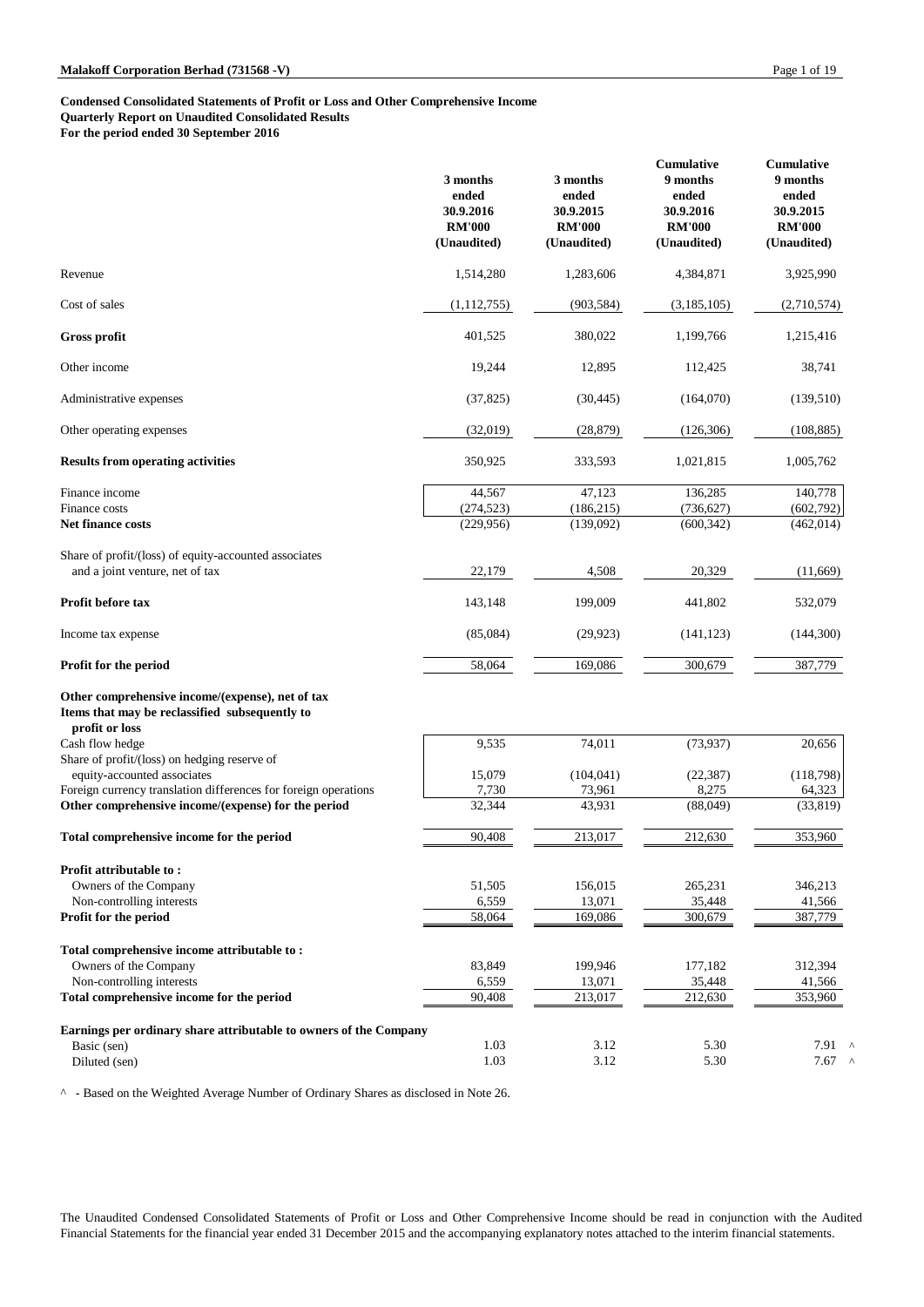#### **Condensed Consolidated Statements of Financial Position**

**As at 30 September 2016**

|                                                                                    | As at<br>30.9.2016<br><b>RM'000</b><br>(Unaudited) | As at<br>31.12.2015<br><b>RM'000</b><br>(Audited) |
|------------------------------------------------------------------------------------|----------------------------------------------------|---------------------------------------------------|
| <b>Non-current assets</b>                                                          |                                                    |                                                   |
| Property, plant and equipment                                                      | 14,742,960                                         | 15,059,639                                        |
| Intangible assets                                                                  | 3,841,797                                          | 4,206,253                                         |
| Prepaid lease payments                                                             | 69,491                                             | 69,852                                            |
| Investment in associates                                                           | 1,147,382                                          | 1,179,323                                         |
| Investment in an equity accounted joint venture                                    | 41,705                                             | 55,440                                            |
| Finance lease receivables                                                          | 2,202,237                                          | 2,197,169                                         |
| Derivative financial assets                                                        | 426,302                                            | 509,010                                           |
| Other receivables                                                                  | 94,557                                             | 102,615                                           |
| Deferred tax assets                                                                | 861,589                                            | 817,933                                           |
| <b>Total non-current assets</b>                                                    | 23,428,020                                         | 24, 197, 234                                      |
| <b>Current assets</b>                                                              |                                                    |                                                   |
| Trade and other receivables                                                        | 2,113,608                                          | 1,882,638                                         |
| Inventories                                                                        | 751,997                                            | 575,094                                           |
| Current tax assets                                                                 | 207,088                                            | 235,039                                           |
| Other investments                                                                  | 1,798,310                                          | 629,241                                           |
| Cash and cash equivalents                                                          | 2,097,849                                          | 2,853,346                                         |
| <b>Total current assets</b>                                                        | 6,968,852                                          | 6,175,358                                         |
| <b>Total assets</b>                                                                | 30,396,872                                         | 30,372,592                                        |
| <b>Equity</b>                                                                      |                                                    |                                                   |
| Share capital                                                                      | 500,000                                            | 500,000                                           |
| Share premium                                                                      | 5,192,215                                          | 5, 192, 215                                       |
| Reserves                                                                           | (50, 426)                                          | 37,623                                            |
| Retained profits                                                                   | 63,943                                             | 73,712                                            |
| Equity attributable to owners of the Company                                       | 5,705,732                                          | 5,803,550                                         |
| Non-controlling interests                                                          | 205,452                                            | 215,004                                           |
| <b>Total equity</b>                                                                | 5,911,184                                          | 6,018,554                                         |
| <b>Non-current liabilities</b>                                                     |                                                    |                                                   |
| Loan and borrowings                                                                | 15,594,723                                         | 16,624,567                                        |
| Employee benefits                                                                  | 89,604                                             | 84,898                                            |
| Provision for decommissioning cost                                                 | 84,632                                             | 68,058                                            |
| Deferred income                                                                    | 3,164,178                                          | 2,968,256                                         |
| Deferred tax liabilities                                                           | 2,605,325                                          | 2,726,034                                         |
| Derivative financial liabilities                                                   | 159,853                                            | 152,497                                           |
| <b>Total non-current liabilities</b>                                               | 21,698,315                                         | 22,624,310                                        |
| <b>Current liabilities</b>                                                         |                                                    |                                                   |
| Trade and other payables                                                           | 737,526                                            | 824,322                                           |
| Current tax liabilities                                                            | 116,844                                            | 12,134                                            |
| Loans and borrowings                                                               | 1,807,469                                          | 723,041                                           |
| Derivative financial liabilities                                                   | 15,913                                             | 29,124                                            |
| Deferred income                                                                    | 109,621                                            | 141,107                                           |
| <b>Total current liabilities</b>                                                   | 2,787,373                                          | 1,729,728                                         |
| <b>Total liabilities</b>                                                           | 24,485,688                                         | 24,354,038                                        |
| <b>Total equity and liabilities</b>                                                | 30,396,872                                         | 30,372,592                                        |
| Net assets per share attributable to<br>ordinary equity holders of the parent (RM) | 1.14                                               | 1.16                                              |

The Unaudited Condensed Consolidated Statements of Financial Position should be read in conjunction with the Audited Financial Statements for the financial year ended 31 December 2015 and the accompanying explanatory notes attached to the interim financial statements.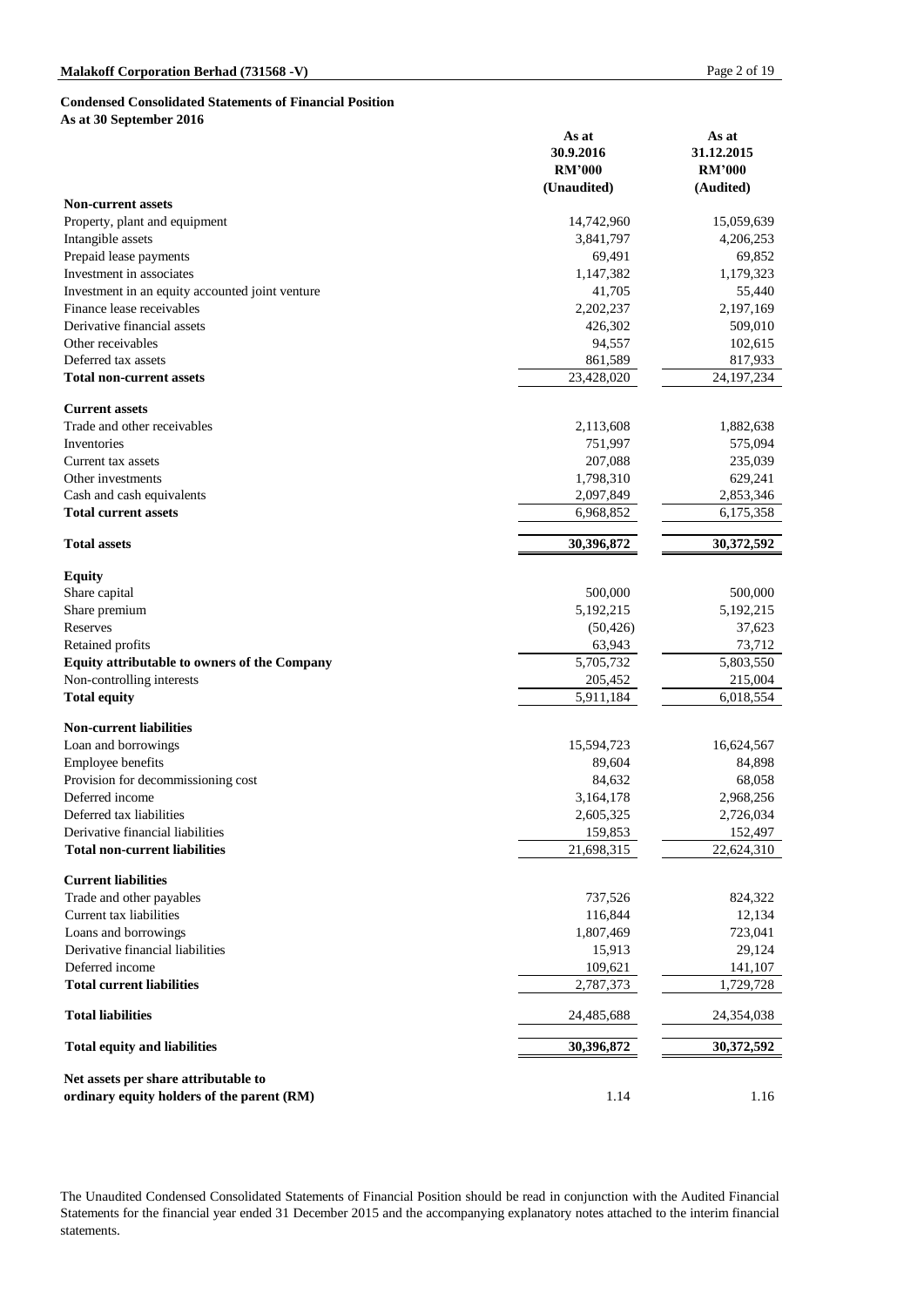#### **Malakoff Corporation Berhad (731568 -V)** Page 3 of 19

#### **Condensed Consolidated Statement of Changes in Equity For the period ended 30 September 2016**

|                                                                                                            | Share capital                      |                             | Share premium             |                             |                                        | <b>Reserves</b>                     |                          | <b>Distributable</b>                                                  |                               |                                               |                                         |
|------------------------------------------------------------------------------------------------------------|------------------------------------|-----------------------------|---------------------------|-----------------------------|----------------------------------------|-------------------------------------|--------------------------|-----------------------------------------------------------------------|-------------------------------|-----------------------------------------------|-----------------------------------------|
|                                                                                                            | Ordinary<br><b>RM'000</b>          | Preference<br><b>RM'000</b> | Ordinary<br><b>RM'000</b> | Preference<br><b>RM'000</b> | Capital<br>Redemption<br><b>RM'000</b> | <b>Translation</b><br><b>RM'000</b> | Hedging<br><b>RM'000</b> | <b>Retained Profits /</b><br>(Accumulated<br>Losses)<br><b>RM'000</b> | <b>Total</b><br><b>RM'000</b> | Non-controlling<br>interests<br><b>RM'000</b> | <b>Total</b><br>Equity<br><b>RM'000</b> |
| At 1 January 2016                                                                                          | 500,000                            |                             | 5,192,215                 |                             | 840                                    | 17,105                              | 19,678                   | 73,712                                                                | 5,803,550                     | 215,004                                       | 6,018,554                               |
| Foreign currency translation<br>differences for foreign operations<br>Cash flow hedge                      |                                    |                             |                           |                             |                                        | 8,275<br>÷.                         | (73,937)                 |                                                                       | 8,275<br>(73, 937)            |                                               | 8,275<br>(73, 937)                      |
| Share of loss on hedging reserves attributable to associates<br>Other comprehensive expense for the period | ä,                                 |                             |                           |                             | ÷.                                     | 8,275                               | (22, 387)<br>(96, 324)   | $\sim$                                                                | (22, 387)<br>(88,049)         | $\sim$                                        | (22, 387)<br>(88,049)                   |
| Profit for the period                                                                                      | $\sim$                             |                             |                           |                             |                                        | $\sim$<br>8,275                     | $\sim$                   | 265,231                                                               | 265,231<br>177,182            | 35,448<br>35,448                              | 300,679                                 |
| Comprehensive income/(expense) for the period                                                              | $\sim$                             | ÷.                          | $\sim$                    |                             | ÷.                                     |                                     | (96, 324)                | 265,231                                                               |                               |                                               | 212,630                                 |
| Dividends to owners of the Company<br>Dividends to non-controlling interests                               | $\sim$<br>$\overline{\phantom{a}}$ | $\sim$<br>$\sim$            | $\sim$                    | $\sim$                      | $\sim$                                 | ÷.                                  | $\sim$                   | (275,000)                                                             | (275,000)                     | (45,000)                                      | (275,000)<br>(45,000)                   |
| Total distribution to owners                                                                               |                                    |                             |                           |                             |                                        |                                     |                          | (275,000)                                                             | (275,000)                     | (45,000)                                      | (320,000)                               |
| At 30 September 2016                                                                                       | 500,000                            | $\sim$                      | 5,192,215                 | $\sim$                      | 840                                    | 25,380                              | (76, 646)                | 63,943                                                                | 5,705,732                     | 205,452                                       | 5,911,184                               |
| At 1 January 2015                                                                                          | 351,344                            | 4,179                       | 3,162,096                 | 413,741                     | 840                                    | (14, 944)                           | 75,378                   | (28,985)                                                              | 3,963,649                     | 212,967                                       | 4,176,616                               |
| Foreign currency translation<br>differences for foreign operations                                         |                                    |                             |                           |                             |                                        | 64,323                              |                          |                                                                       | 64,323                        |                                               | 64,323                                  |
| Cash flow hedge<br>Share of loss on hedging reserves attributable to associates                            |                                    |                             |                           |                             |                                        | ÷,<br>$\sim$                        | 20,656<br>(118,798)      | $\sim$                                                                | 20,656<br>(118,798)           |                                               | 20,656<br>(118,798)                     |
| Other comprehensive expense for the period<br>Profit for the period                                        | $\sim$                             | $\sim$                      | $\sim$                    | $\sim$                      | $\sim$<br>$\overline{\phantom{a}}$     | 64,323<br>$\sim$                    | (98, 142)                | $\sim$<br>346,213                                                     | (33, 819)<br>346,213          | 41,566                                        | (33, 819)<br>387,779                    |
| Comprehensive income/(expense) for the period                                                              |                                    |                             |                           |                             | ä,                                     | 64,323                              | (98, 142)                | 346,213                                                               | 312,394                       | 41,566                                        | 353,960                                 |
| Issuance of shares pursuant to:                                                                            |                                    |                             |                           |                             |                                        |                                     |                          |                                                                       |                               |                                               |                                         |
| - Preference shares issue<br>- Preference shares conversion                                                | 41,792                             | 37,613<br>(41,792)          | $\sim$<br>376,128         | (37, 613)<br>(376, 128)     |                                        |                                     |                          |                                                                       |                               |                                               |                                         |
| Bonus issue<br>- Ordinary shares issue                                                                     | 6,864<br>100,000                   | ÷.<br>$\sim$                | (6, 864)<br>1,700,000     |                             |                                        |                                     |                          |                                                                       | 1,800,000                     |                                               | 1,800,000                               |
| - Share issue expenses<br>Dividends to owners of the Company                                               | $\overline{a}$                     |                             | (36,106)                  |                             |                                        |                                     |                          | $\sim$<br>(250,000)                                                   | (36, 106)<br>(250,000)        |                                               | (36,106)<br>(250,000)                   |
| Dividends to non-controlling interests<br>Total transactions with owners                                   | 148,656                            | (4,179)                     | 2,033,158                 | (413,741)                   | ä,                                     |                                     |                          | (250,000)                                                             | 1,513,894                     | (37,500)<br>(37,500)                          | (37,500)<br>1,476,394                   |
| At 30 September 2015                                                                                       | 500,000                            | $\sim$                      | 5,195,254                 |                             | 840                                    | 49,379                              | (22, 764)                | 67,228                                                                | 5,789,937                     | 217,033                                       | 6,006,970                               |
|                                                                                                            |                                    |                             |                           |                             |                                        |                                     |                          |                                                                       |                               |                                               |                                         |

statements. The Unaudited Condensed Consolidated Statements of Changes in Equity should be read in conjunction with the Audited Financial Statements for the financial year ended 31 December 2015 and the accompanying explanatory notes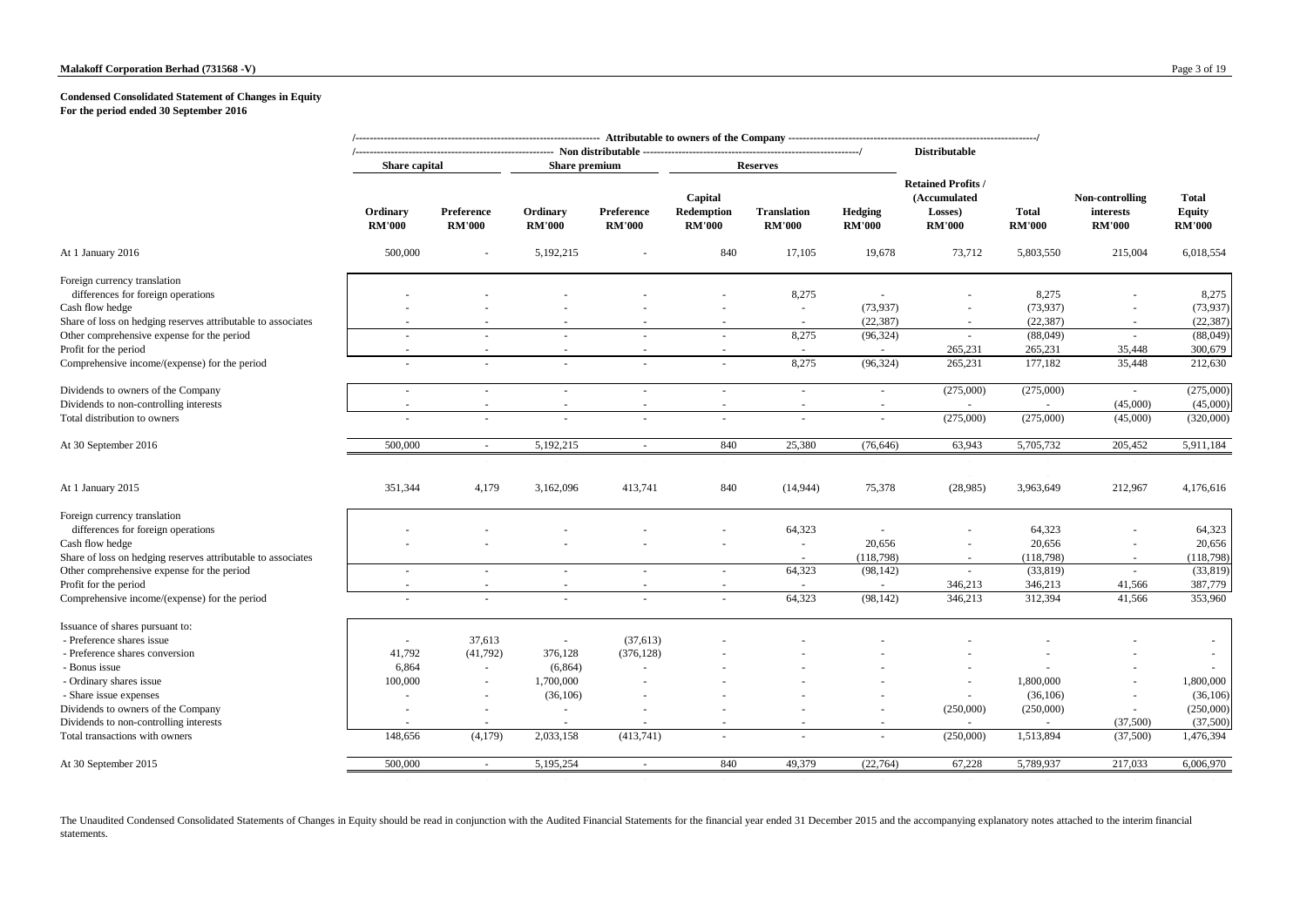#### **Condensed Consolidated Statements of Cash Flows For the period ended 30 September 2016**

| 1 or the period ended so sept                                                         | 9 months<br>ended<br>30.9.2016<br><b>RM'000</b><br>(Unaudited) | 9 months<br>ended<br>30.9.2015<br><b>RM'000</b><br>(Unaudited) |
|---------------------------------------------------------------------------------------|----------------------------------------------------------------|----------------------------------------------------------------|
| <b>Cash flows from operating activities</b>                                           |                                                                |                                                                |
| <b>Profit before tax</b>                                                              | 441,802                                                        | 532,079                                                        |
| <b>Adjustments for:</b>                                                               |                                                                |                                                                |
| Non cash-item                                                                         | 1,068,243                                                      | 938,968                                                        |
| Finance costs                                                                         | 736,627                                                        | 602,792                                                        |
| Finance income                                                                        | (136, 285)                                                     | (140, 778)                                                     |
| Share of (profit)/loss of equity-accounted associates and a joint venture, net of tax | (20, 329)                                                      | 11,669                                                         |
|                                                                                       | 2,090,058                                                      | 1,944,730                                                      |
| Changes in:                                                                           |                                                                |                                                                |
| Net change in current assets                                                          | (365, 430)                                                     | (1,353,514)                                                    |
| Net change in current liabilities                                                     | (62, 899)                                                      | 675,115                                                        |
| Net change in non-current liabilities                                                 | 181,010                                                        | 126,540                                                        |
| Cash generated from operations                                                        | 1,842,739                                                      | 1,392,871                                                      |
| Income taxes paid                                                                     | (163,300)                                                      | (173, 921)                                                     |
| Net cash from operating activities                                                    | 1,679,439                                                      | 1,218,950                                                      |
| <b>Cash flows from investing activities</b>                                           |                                                                |                                                                |
| Acquisition of property, plant and equipment                                          | (467, 561)                                                     | (915, 986)                                                     |
| Acquisition of prepaid lease payments                                                 | (3,053)                                                        |                                                                |
| Dividend received from associates                                                     | 15,976                                                         | 22,245                                                         |
| (Increase)/decrease in other investments                                              | (1,169,069)                                                    | 88,725                                                         |
| Interest received                                                                     | 104,663                                                        | 89,393                                                         |
| Increase in investment in associates                                                  |                                                                | (45, 852)                                                      |
| Proceeds from redemption on unquoted loan stocks                                      | 6,000                                                          | 15,200                                                         |
| Redemption of unsecured loan stocks                                                   | (12,000)                                                       | (21, 747)                                                      |
| Net cash used in investing activities                                                 | (1,525,044)                                                    | (768, 022)                                                     |
| <b>Cash flows from financing activities</b>                                           |                                                                |                                                                |
| Dividends paid to the owners of the Company                                           | (275,000)                                                      | (250,000)                                                      |
| Dividends paid to non-controlling interests                                           | (45,000)                                                       | (37,500)                                                       |
| Interest paid                                                                         | (606, 636)                                                     | (534, 599)                                                     |
| Issue of shares                                                                       |                                                                | 1,800,000                                                      |
| Payment of listing expenses                                                           |                                                                | (36,106)                                                       |
| Proceeds from borrowings                                                              | 608,469                                                        | 774,013                                                        |
| Repayment of borrowings                                                               | (591, 725)                                                     | (2,083,642)                                                    |
| Net cash used in financing activities                                                 | (909, 892)                                                     | (367, 834)                                                     |
| Net (decrease)/increase in cash and cash equivalents                                  | (755, 497)                                                     | 83,094                                                         |
| Cash and cash equivalents at beginning of the period                                  | 2,853,346                                                      | 3,574,900                                                      |
| Cash and cash equivalents at end of the period                                        | 2,097,849                                                      | 3,657,994                                                      |
|                                                                                       |                                                                |                                                                |
| Cash and cash equivalents comprise :                                                  |                                                                |                                                                |
| Deposits with licensed banks and other licensed corporations                          | 1,898,886                                                      | 2,960,962                                                      |
| Cash and bank balances                                                                | 198,963                                                        | 697,032                                                        |
|                                                                                       | 2,097,849                                                      | 3,657,994                                                      |

The Unaudited Condensed Consolidated Statements of Cash Flows should be read in conjunction with the Audited Financial Statements for the financial year ended 31 December 2015 and the accompanying explanatory notes attached to the interim financial statements.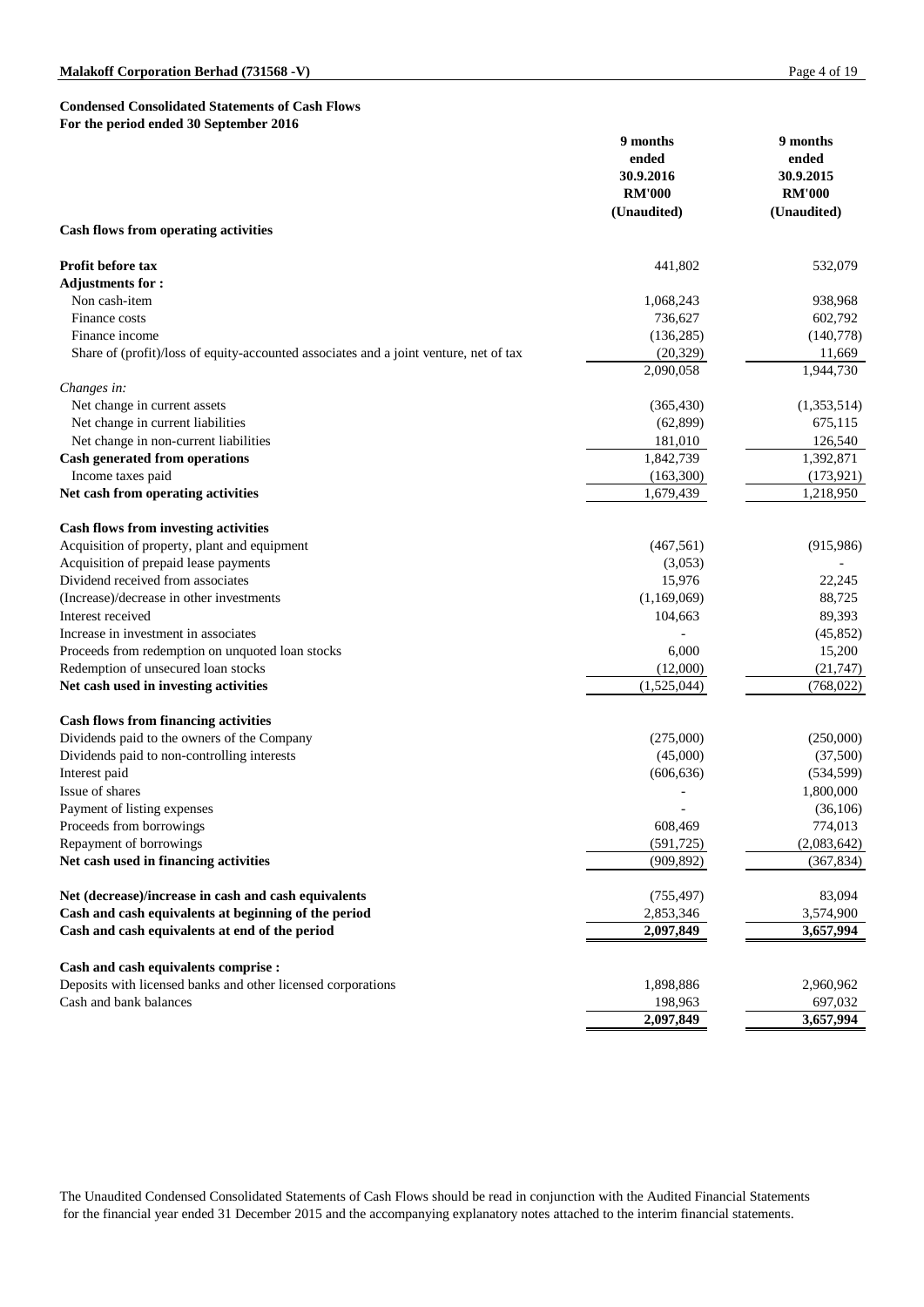#### **Notes to the interim financial statements**

#### **1. Basis of preparation**

The interim financial statements are unaudited and have been prepared in accordance with Malaysian Financial Reporting Standards ("MFRSs") 134, Interim Financial Reporting and Appendix 9B (Part A) of the Listing Requirements of Bursa Malaysia Securities Berhad. The interim financial statements should be read in conjunction with the Group's annual audited financial statements for the financial year ended 31 December 2015 and the accompanying explanatory notes attached to the interim financial statements.

The audited financial statements of the Group for the financial year ended 31 December 2015 was prepared in accordance with MFRSs, International Financial Reporting Standards and the requirements of the Companies Act, 1965 in Malaysia.

The significant accounting policies adopted in these interim financial statements are consistent with those adopted in the annual audited financial statements for the financial year ended 31 December 2015, except the Group adopted the following MFRSs, Interpretations and Amendments to MFRSs effective for annual periods beginning on or after 1 January 2016 as follows:

- Amendments to MFRS 5, *Non-current Assets Held for Sale and Discontinued Operations (Annual Improvements 2012-2014 Cycle)*
- Amendments to MFRS 7, *Financial Instruments: Disclosures (Annual Improvements 2012- 2014 Cycle)*
- Amendments to MFRS 10, *Consolidated Financial Statements*, MFRS 12, *Disclosure of Interests in Other Entities* and MFRS 128, *Investments in Associates and Joint Ventures – Investment Entities: Applying the Consolidation Exception*
- Amendments to MFRS 101, *Presentation of Financial Statements Disclosure Initiative*
- Amendments to MFRS 116, *Property, Plant and Equipment* and MFRS 138, *Intangible Assets – Clarification of Acceptable Methods of Depreciation and Amortisation*
- Amendments to MFRS 116, *Property, Plant and Equipment*
- Amendments to MFRS 119, *Employee Benefits (Annual Improvements 2012-2014 Cycle)*
- Amendments to MFRS 127, *Separate Financial Statements Equity Method in Separate Financial Statements*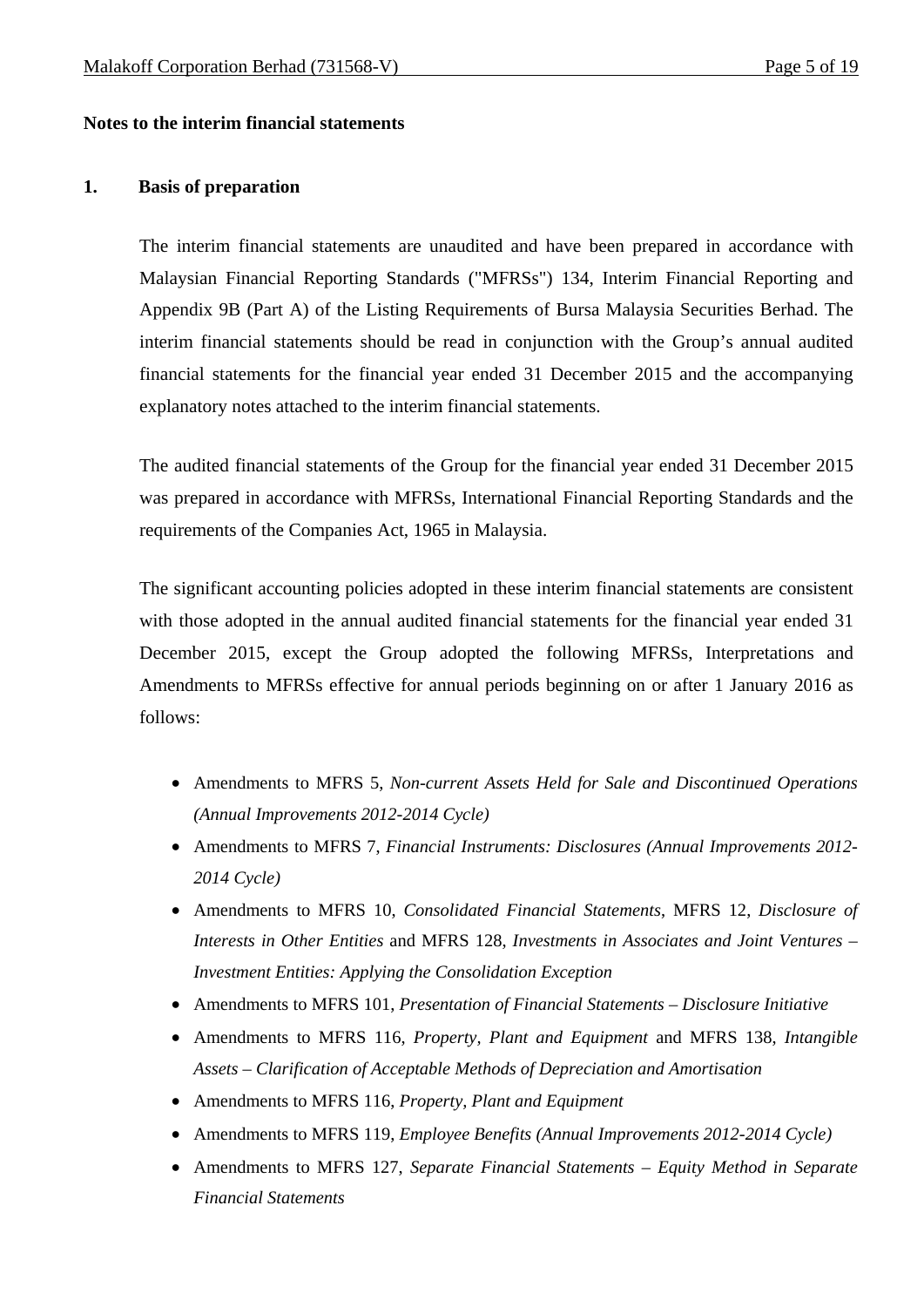Amendments to MFRS 134, *Interim Financial Reporting (Annual Improvements 2012-2014 Cycle)*

The adoption of the above did not have any material impact on the financial statements of the Group.

### **2. Audit qualification**

The report of the auditors on the Group's financial statements for the financial year ended 31 December 2015 was not subject to any qualification.

### **3. Seasonal or cyclical factors**

The Group's operations have not been affected by seasonal or cyclical factors.

# **4. Unusual items**

There was no unusual item affecting assets, liabilities, equity, net income or cash flows during the current quarter under review because of its nature, size and incidence.

# **5. Changes in estimates**

There was no material change in financial estimates that could materially affect the current interim results except for the change in estimate of the residual value of the gas-fired power plants because of the changing domestic industry landscape. The revised estimate of residual value is based on valuation judgement by a professional valuer, while the earlier estimate was based on discounted cash flows that the gas-fired power plants will generate on a 5 to 10 years extension of Power Purchase Agreements.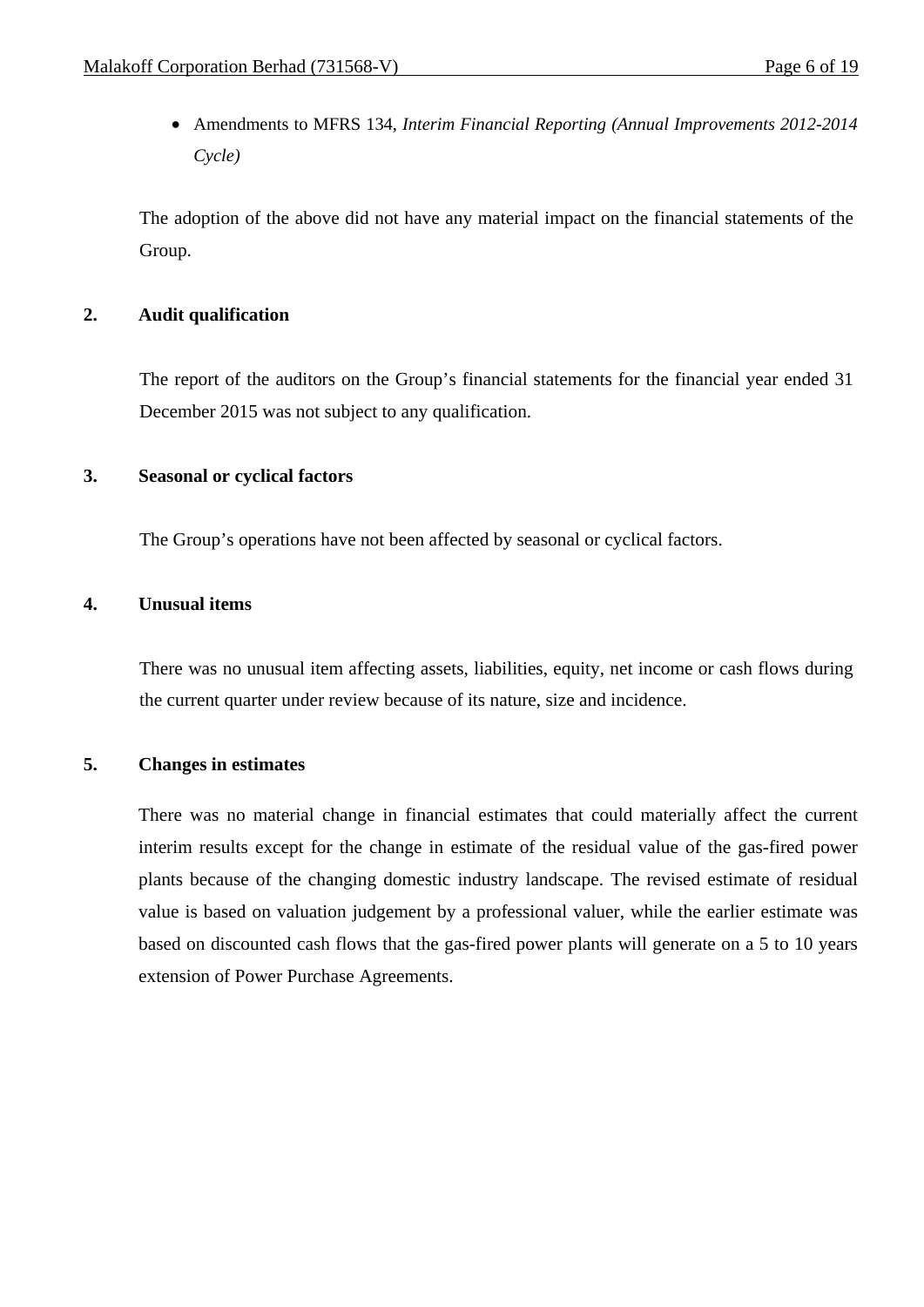# **6. Debt and equity securities**

There was no issuance, cancellation, repurchase, resale and repayment of debt and equity securities during the current quarter.

# **7. Dividend paid**

Since the end of the previous financial year, the Company paid:

- i. A final single-tier dividend of approximately 2 sen per ordinary share on 5,000,000,000 ordinary shares of RM0.10 each totalling RM100,000,000 in respect of the financial year ended 31 December 2015 on 27 May 2016.
- ii. A single-tier interim dividend of approximately 3.5 sen per ordinary share on 5,000,000,000 ordinary shares of RM0.10 each totalling RM175,000,000 in respect of the financial year ending 31 December 2016 on 4 October 2016.

# **8. Segment Reporting**

 The Group's segmental reporting for the financial period ended 30 September 2016 is as follows:

|                                                                                                             | Asset<br>Management<br>RM'mil | Operation $&$<br>Maintenance<br>RM'mil | Interco<br>Elimination<br>RM'mil | Total<br>RM'mil             |
|-------------------------------------------------------------------------------------------------------------|-------------------------------|----------------------------------------|----------------------------------|-----------------------------|
| <b>Business segments</b>                                                                                    |                               |                                        |                                  |                             |
| Revenue from external<br>customers                                                                          | 4,360.1                       | 24.8                                   |                                  | 4,384.9                     |
| Inter-segment revenue                                                                                       | 708.3                         | 776.6                                  | (1,484.9)                        |                             |
| <b>Total segment revenue</b>                                                                                | 5,068.4                       | 801.4                                  | (1,484.9)                        | 4,384.9                     |
| <b>Results from operating</b><br>activities<br>Finance income<br>Finance costs                              | 1,790.7                       | 149.1                                  | (918.0)                          | 1,021.8<br>136.3<br>(736.6) |
| Share of profit of equity-<br>accounted associates and a<br>joint venture, net of tax<br>Income tax expense |                               |                                        |                                  | 20.3<br>(141.1)             |
| <b>Profit for the period</b>                                                                                |                               |                                        |                                  | 300.7                       |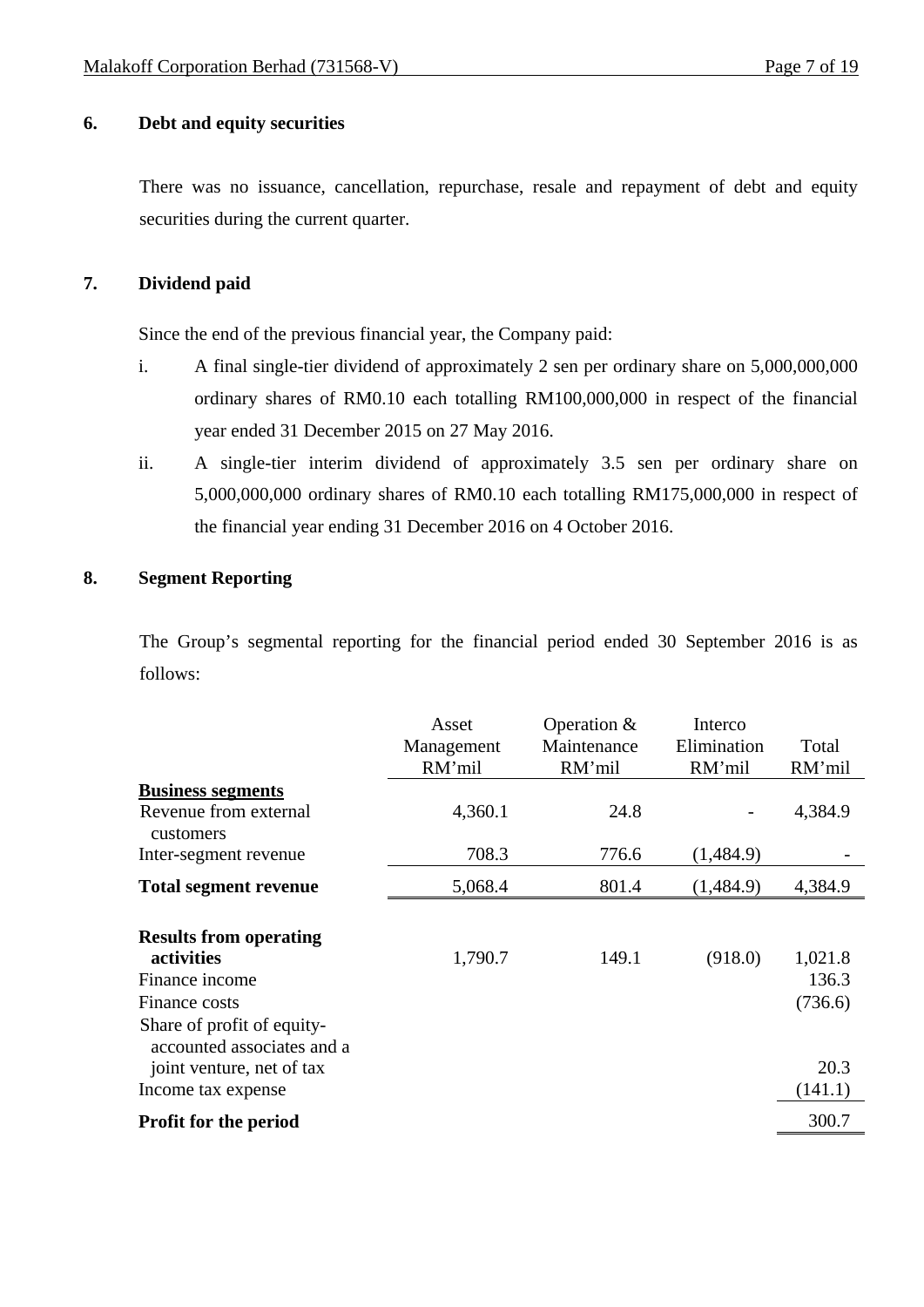The Group's segmental reporting for the corresponding period ended 30 September 2015 is as follows:

|                                                                                                            | Asset      | Operation $&$ | Interco     |                             |
|------------------------------------------------------------------------------------------------------------|------------|---------------|-------------|-----------------------------|
|                                                                                                            | Management | Maintenance   | Elimination | Total                       |
|                                                                                                            | RM'mil     | RM'mil        | RM'mil      | RM'mil                      |
| <b>Business segments</b>                                                                                   |            |               |             |                             |
| Revenue from external<br>customers                                                                         | 3,899.3    | 26.7          | -           | 3,926.0                     |
| Inter-segment revenue                                                                                      | 325.8      | 742.0         | (1,067.8)   |                             |
| <b>Total segment revenue</b>                                                                               | 4,225.1    | 768.7         | (1,067.8)   | 3,926.0                     |
| <b>Results from operating</b><br>activities<br>Finance income<br>Finance costs<br>Share of loss of equity- | 1,327.4    | 195.1         | (516.7)     | 1,005.8<br>140.8<br>(602.8) |
| accounted associates and a<br>joint venture, net of tax<br>Income tax expense                              |            |               |             | (11.7)<br>(144.3)           |
| <b>Profit for the period</b>                                                                               |            |               |             | 387.8                       |

# **9. Property, plant and equipment**

 There was no valuation of property, plant and equipment during the current quarter ended 30 September 2016 except for the amounts carried forward pertaining to certain Group's properties that had been revalued in the past.

# **10. Material events subsequent to the end of current interim period**

There was no material event subsequent to the end of the current quarter ended 30 September 2016.

# **11. Changes in composition of the Group**

There was no change in the composition of the Group during the current quarter ended 30 September 2016.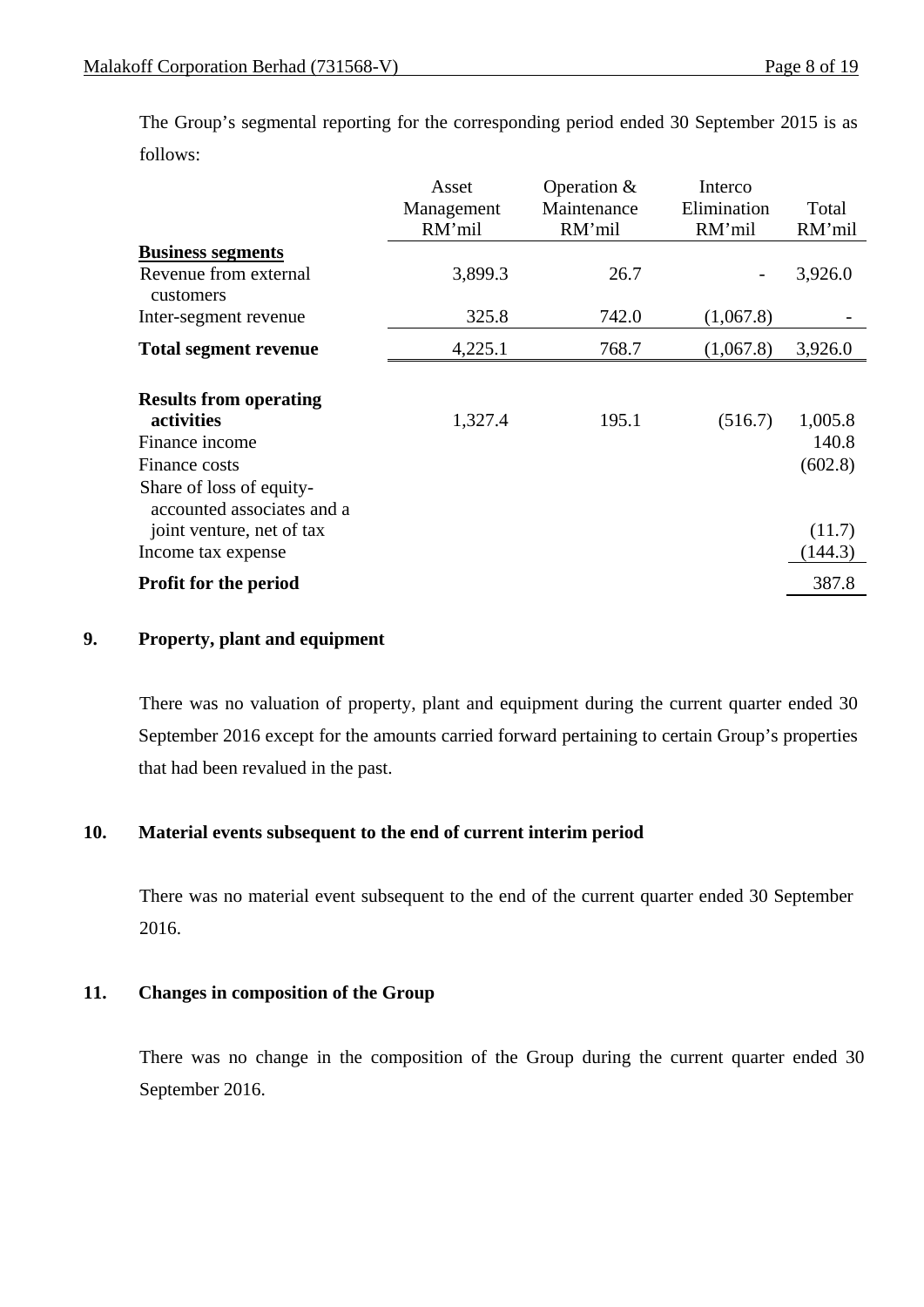# **12. Changes in contingent liabilities or contingent assets**

There was no change in contingent liabilities or contingent assets since the last audited financial statements for the financial year ended 31 December 2015 except for the following bank guarantees issued to third parties:

|                          | 30.09.16<br>RM'mil | 31.12.15<br>RM'mil |
|--------------------------|--------------------|--------------------|
| Company and subsidiaries | 516.8              | 464.0              |

These guarantees mainly consist of guarantees for bid bonds, performance bonds and security deposits for projects.

# **13. Capital commitments**

 Capital commitments of the Group not provided for in the interim financial report are as follows:

|                                   | 30.09.16<br>RM'mil | 31.12.15<br>RM'mil |
|-----------------------------------|--------------------|--------------------|
| Property, plant and equipment:    |                    |                    |
| Authorised and contracted for     |                    | 657.4              |
| Authorised but not contracted for | 312.3              | 645.2              |
|                                   | 312.3              | 1,302.6            |

## **14. Related party transactions**

|                                                         | 30.09.16<br>RM'mil | 30.09.15<br>RM'mil |
|---------------------------------------------------------|--------------------|--------------------|
| Associated company:                                     |                    |                    |
| Interest income on unsecured<br>subordinated loan notes | 31.6               | 51.4               |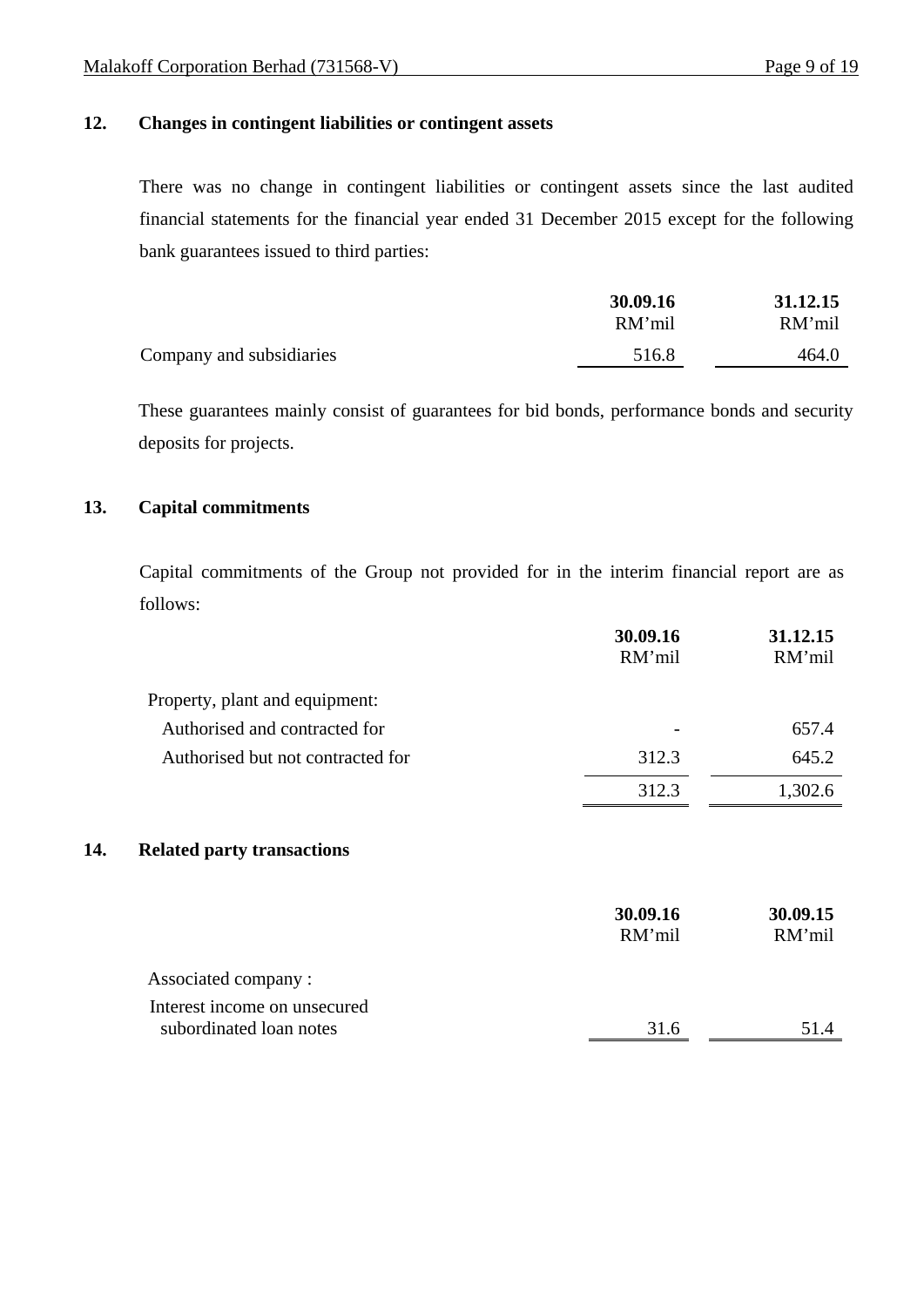# **Additional information required by the Bursa Securities Listing Requirements**

#### **15. Review of performance**

# **Quarter 3, 2016 ("3Q16") vs Quarter 3, 2015 ("3Q15")**

The Group's revenue for 3Q16 was RM1,514.3 million, which was higher than RM1,283.6 million recorded in 3Q15.

This was mainly due to revenue contribution by Tanjung Bin Energy Sdn. Bhd. pursuant to the commencement of its operation on 21 March 2016.

The Group's profit before tax for 3Q16 was RM143.1 million, which was lower than RM199.0 million recorded in 3Q15.

This was mainly due to additional depreciation due to the change in estimate of residual values of gas-fired power plants, lower contribution from Port Dickson Power Berhad, forex translation loss and higher maintenance costs, offset by higher profit from our associates.

#### **Year-to-date, 2016 ("YTD16") vs Year-to-date, 2015 ("YTD15")**

The Group's revenue for YTD16 was RM4,384.9 million which was higher as compared to RM3,926.0 million in YTD15.

This was mainly due to the revenue contribution by Tanjung Bin Energy Sdn. Bhd. pursuant to the commencement of its operation on 21 March 2016.

The Group's profit before tax for YTD16 was RM441.8 million, which was 17% lower than RM532.1 million recorded in YTD15.

This was mainly due to additional depreciation due to the change in estimate of residual values of gas-fired power plants, lower contribution from Port Dickson Power Berhad, higher maintenance costs and forex translation loss, offset by insurance claim on rotor replacement, higher contribution from our associates and also lower finance costs following the redemption of the unrated Junior Sukuk Musharakah.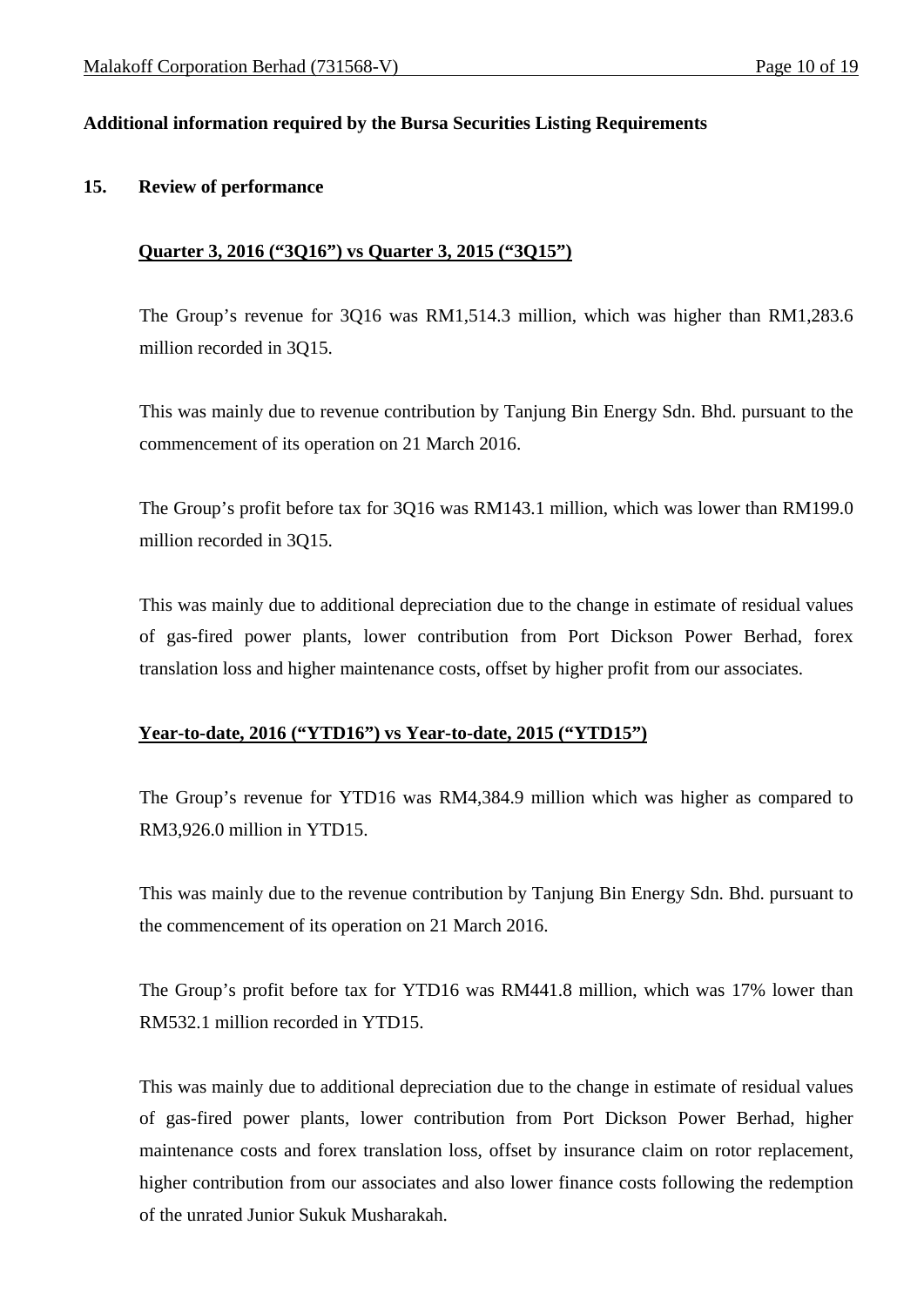# **16. Variation of results against immediate preceding quarter**

#### **Quarter 3, 2016 ("3Q16") vs Quarter 2, 2016 ("2Q16")**

The Group recorded a lower profit before taxation of RM143.1 million in the current quarter compared with RM158.9 million in the preceding quarter.

This was mainly due to additional depreciation due to the change in estimate of residual values of gas-fired power plants in the current quarter and insurance claim on rotor replacement in the preceding quarter, offset by higher contribution from our associates.

#### **17. Current prospects**

The Directors anticipate the challenging environment to persist over the medium term and given this challenging scenario, the Group has embarked on strategic initiatives to continue to be in a position to secure growth opportunities for the future. In addition, the Group has focused on enhancing efficiencies throughout its operations and hence expects the results to remain positive for the financial year ending 31 December 2016.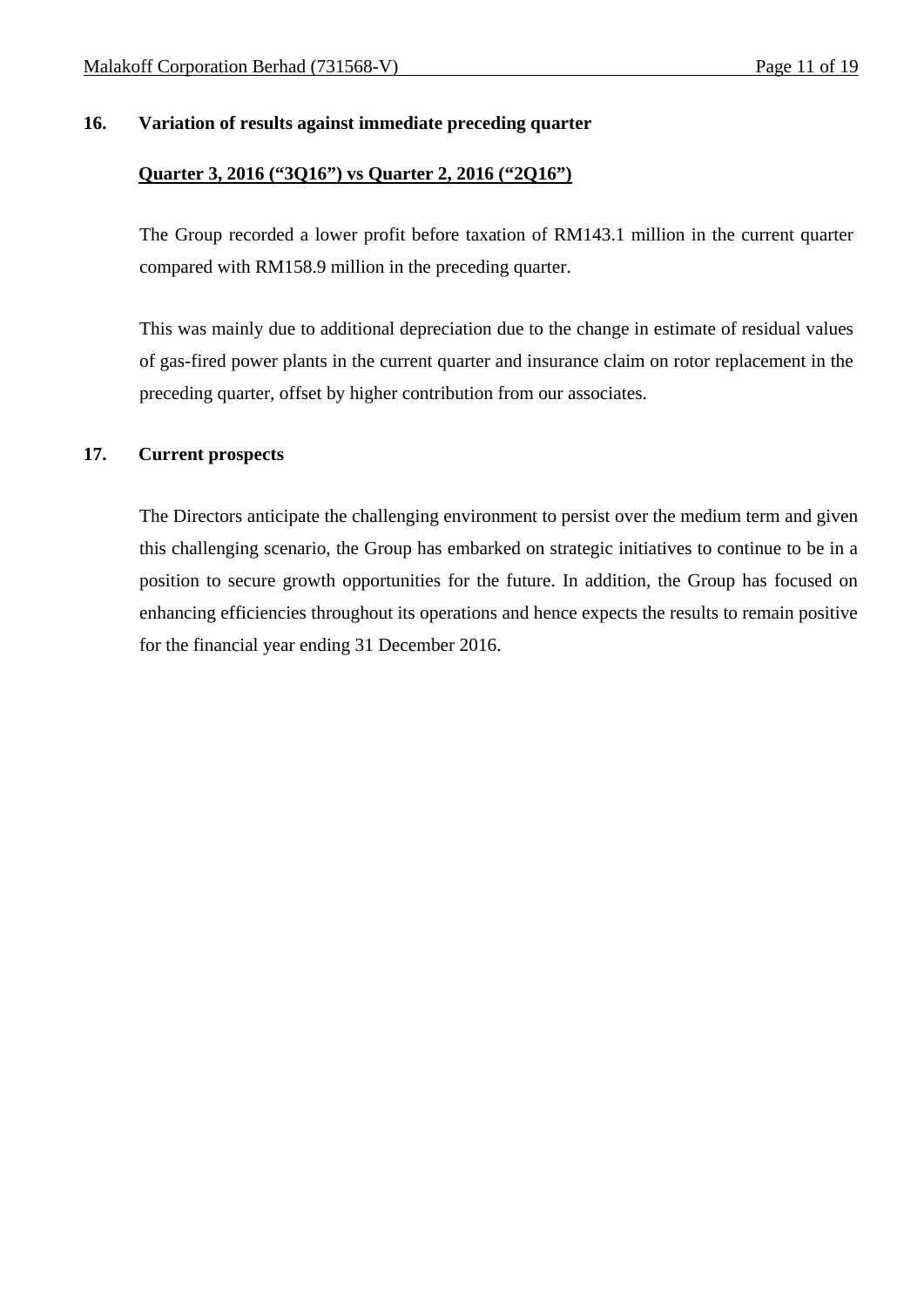# **18. Profit before tax**

|                                        | 3 months<br>ended<br>30.09.16<br>RM'mil | 3 months<br>ended<br>30.09.15<br>RM'mil | <b>Cumulative</b><br>9 months<br>ended<br>30.09.16<br>RM'mil | <b>Cumulative</b><br>9 months<br>ended<br>30.09.15<br>RM'mil |
|----------------------------------------|-----------------------------------------|-----------------------------------------|--------------------------------------------------------------|--------------------------------------------------------------|
| Finance income                         | (44.6)                                  | (47.1)                                  | (136.3)                                                      | (140.8)                                                      |
| Finance cost                           | 274.5                                   | 186.2                                   | 736.6                                                        | 602.8                                                        |
| Depreciation<br>Amortisation of        | 280.7                                   | 150.9                                   | 663.9                                                        | 449.4                                                        |
| intangibles                            | 123.0                                   | 133.5                                   | 372.4                                                        | 400.6                                                        |
| Impairment                             |                                         |                                         |                                                              |                                                              |
| loss on trade<br>receivables           |                                         | 0.7                                     |                                                              | 7.7                                                          |
| Net foreign<br>exchange<br>loss/(gain) | 0.1                                     | (25.8)                                  | 14.2                                                         | (25.7)                                                       |

Profit before tax is stated after (crediting)/charging the following items:

# **19. Profit forecast or profit guarantee**

The Group did not issue any profit forecast or profit guarantee for the current quarter.

### **20. Tax expense**

|                      |          |          | <b>Cumulative</b> | <b>Cumulative</b> |
|----------------------|----------|----------|-------------------|-------------------|
|                      | 3 months | 3 months | 9 months          | 9 months          |
|                      | ended    | ended    | ended             | ended             |
|                      | 30.09.16 | 30.09.15 | 30.09.16          | 30.09.15          |
|                      | RM'mil   | RM'mil   | RM'mil            | RM'mil            |
| Current tax expense  | 143.1    | 84.7     | 304.8             | 182.2             |
| Deferred tax expense | (58.0)   | (54.8)   | (163.7)           | (37.9)            |
| Total tax expense    | 85.1     | 29.9     | 141.1             | 144.3             |

The Group's effective tax rates for the current quarter and financial period were higher than the statutory income tax rate due to tax charge at Tanjung Bin Energy Issuer pursuant to the completion of the power plant.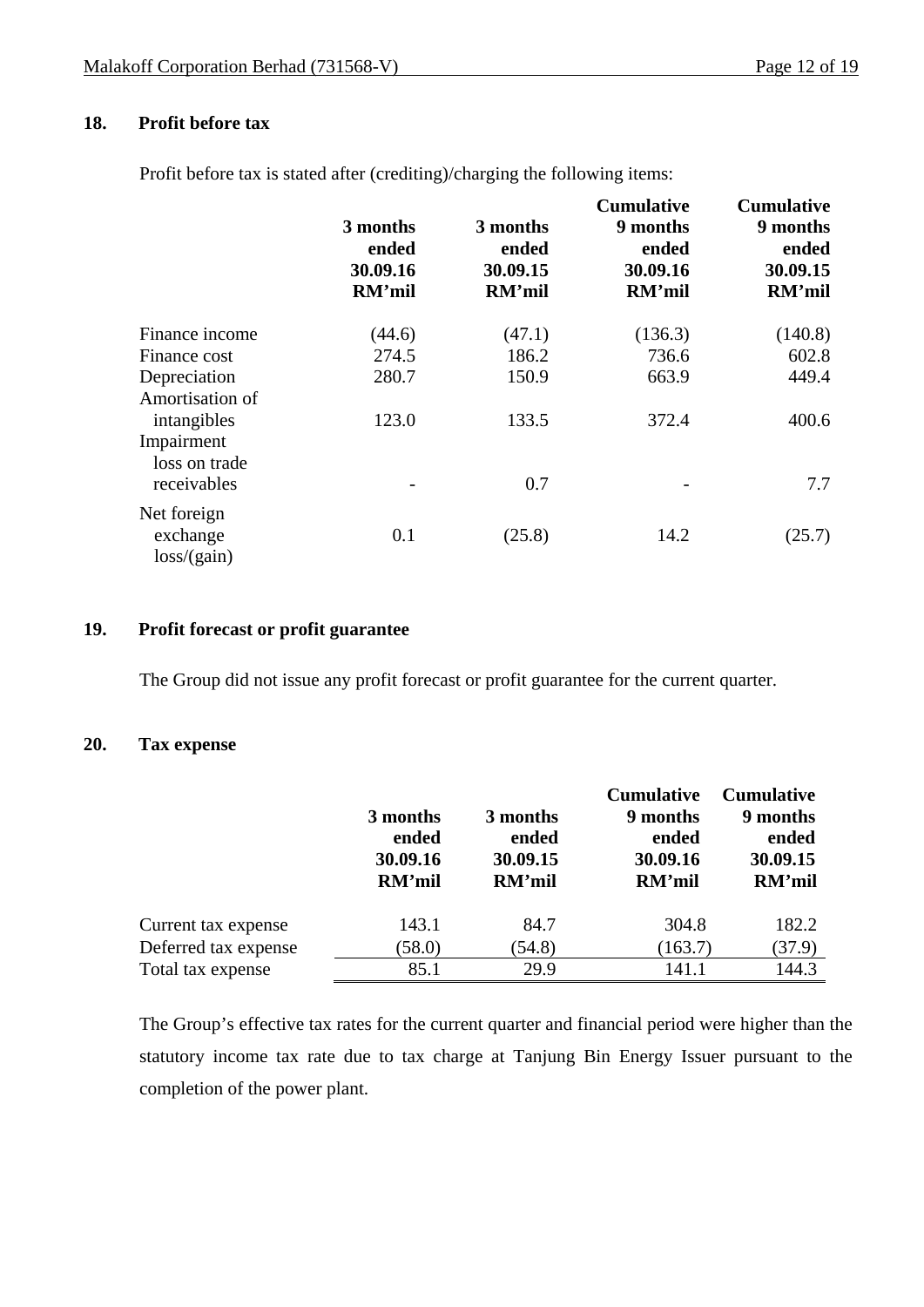# **21. Status of corporate proposals announced**

There was no corporate proposal announced and not completed as at 30 September 2016.

# **22. Borrowings**

|                                       | 30.09.16<br>RM'mil | 31.12.15<br>RM'mil |
|---------------------------------------|--------------------|--------------------|
| Current                               |                    |                    |
| Secured<br>$\overline{\phantom{0}}$   | 517.3              | 723.0              |
| Unsecured<br>$\overline{\phantom{0}}$ | 1,290.1            |                    |
|                                       | 1,807.4            | 723.0              |
| Non-current                           |                    |                    |
| Secured<br>$\overline{a}$             | 15,502.2           | 15,268.4           |
| Unsecured<br>$\overline{\phantom{0}}$ | 92.5               | 1,356.1            |
|                                       | 15,594.7           | 16,624.5           |
|                                       | 17,402.1           | 17,347.5           |

The currency exposure pertaining to borrowings for the Group are as follows:-

|                            | 30.09.16<br>RM'mil | 31.12.15<br>RM'mil |
|----------------------------|--------------------|--------------------|
| <b>Functional currency</b> |                    |                    |
| $- RM$                     | 15,043.4           | 14,953.3           |
| AUD<br>$\sim$              | 2,029.3            | 2,042.6            |
| <b>USD</b>                 | 329.4              | 351.6              |
|                            | 17,402.1           | 17,347.5           |
|                            |                    |                    |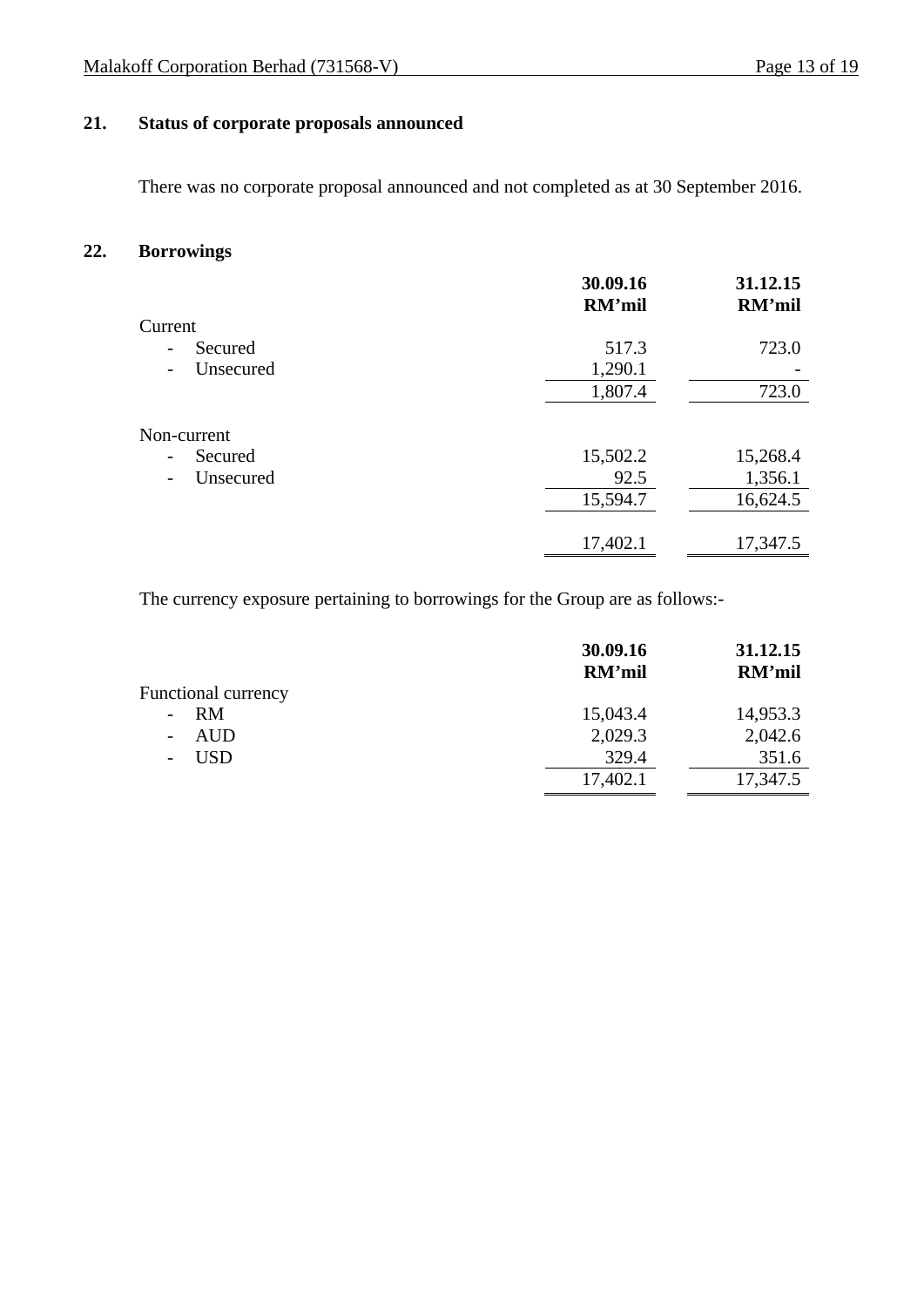# **23. Realised and unrealised profit disclosure**

The retained profits as at 30 September 2016 is analysed as follows:-

|                                                                       | 30.09.16      | 31.12.15  |
|-----------------------------------------------------------------------|---------------|-----------|
|                                                                       | <b>RM'mil</b> | RM'mil    |
| Total retained earnings of the Company and its<br>subsidiaries        |               |           |
| realised                                                              | 7,876.5       | 7,807.4   |
| unrealised                                                            | (929.1)       | (979.2)   |
|                                                                       | 6,947.4       | 6,828.2   |
| Total share of retained earnings of associates                        |               |           |
| realised                                                              | 137.9         | 174.9     |
| unrealised                                                            | (29.6)        | (41.1)    |
|                                                                       | 108.3         | 133.8     |
| Total share of retained earnings of equity accounted<br>joint venture |               |           |
| unrealised                                                            | (22.4)        | (8.7)     |
| Total retained earnings before consolidation                          |               |           |
| adjustments                                                           | 7,033.3       | 6,953.3   |
| Less: consolidation adjustments                                       | (6,969.4)     | (6,879.6) |
| Total retained profit                                                 | 63.9          | 73.7      |

# **24. Changes in material litigation**

There was no material litigation, including the status of material litigation in respect of the Group other than the following:

# *(i) Proceedings by the Public Prosecutor of Algeria against Almiyah Attilemcania SPA ("AAS")*

On 4 September 2014, a joint venture of the Group, AAS, was charged in the Court of Ghazouet ("Court") in the district of Tlemcen, Algeria, for an alleged breach of foreign exchange regulations concerning a sum of USD26.9 million. The Group holds an indirect effective interest of 35.7% in AAS via Tlemcen Desalination Investment Company SAS ("TDIC"), an indirect subsidiary of Malakoff International Limited.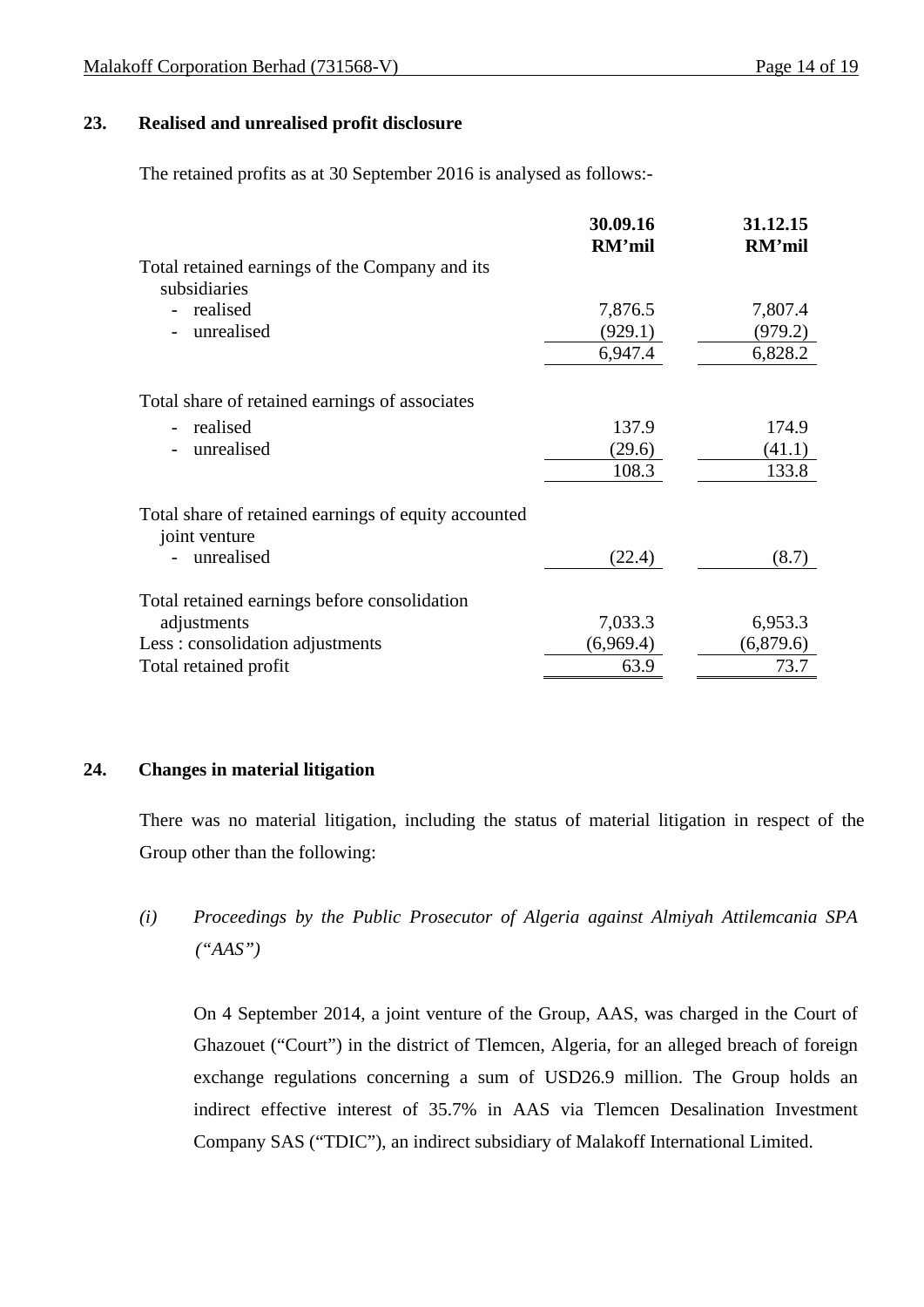During the financial year 2009, it was discovered that there was a considerable gap between the value of the delivered equipment received as per the invoices declared to the customs and the value of the milestone payments made by AAS to the supplier cum contractor ("Invoice Gap"). AAS wrote to the supplier cum contractor requesting for clarifications as they are responsible to resolve tax and customs issues. The Invoice Gap however was not resolved by the supplier cum contractor and the Algerian Customs then initiated investigations and thereafter a charge was brought against AAS regarding foreign exchange regulation offences and the flow of capital to and from overseas.

The Court had on 24 December 2014 convicted AAS and had subsequently imposed a penalty of DZD3,929,038,151 (approximately RM148.3 million at the exchange rate of RM1: DZD26.5) ("Penalty"). The Group's liability arising from the Penalty, in proportion to the Group's 35.7% effective interest in AAS via TDIC, which may impact the profit of the Group, amounts to DZD1,402,666,620 (approximately RM52.9 million). The court of appeal upheld the decision and the Penalty imposed by the Court on 2 March 2016.

Notwithstanding the decision of the Court, AAS has been advised by its solicitor, Maitre Hadjer Becha, an attorney admitted to the Algerian Supreme Court, that the Penalty would not be enforced until the exhaustion of all rights to appeal by AAS in respect of the proceedings.

AAS solicitor had filed an appeal to the Supreme Court on 17 June 2016. AAS had filed grounds of appeal on 9 August 2016 but the Supreme Court has not fixed any hearing date in respect of the appeal.

*(ii) Request for arbitration proceedings by International Water Treatment LLC ("IWT") and Muscat City Desalination Company SAOC ("MCDC")* 

The arbitration arose pursuant to an Engineering Procurement and Commissioning ("EPC") contract dated 10 April 2014 in relation to the Al Ghubrah IWP ("Al Ghubrah EPC Contract"). Under the Al Ghubrah EPC Contract, MCDC is the owner of the works to be constructed and IWT is the contractor.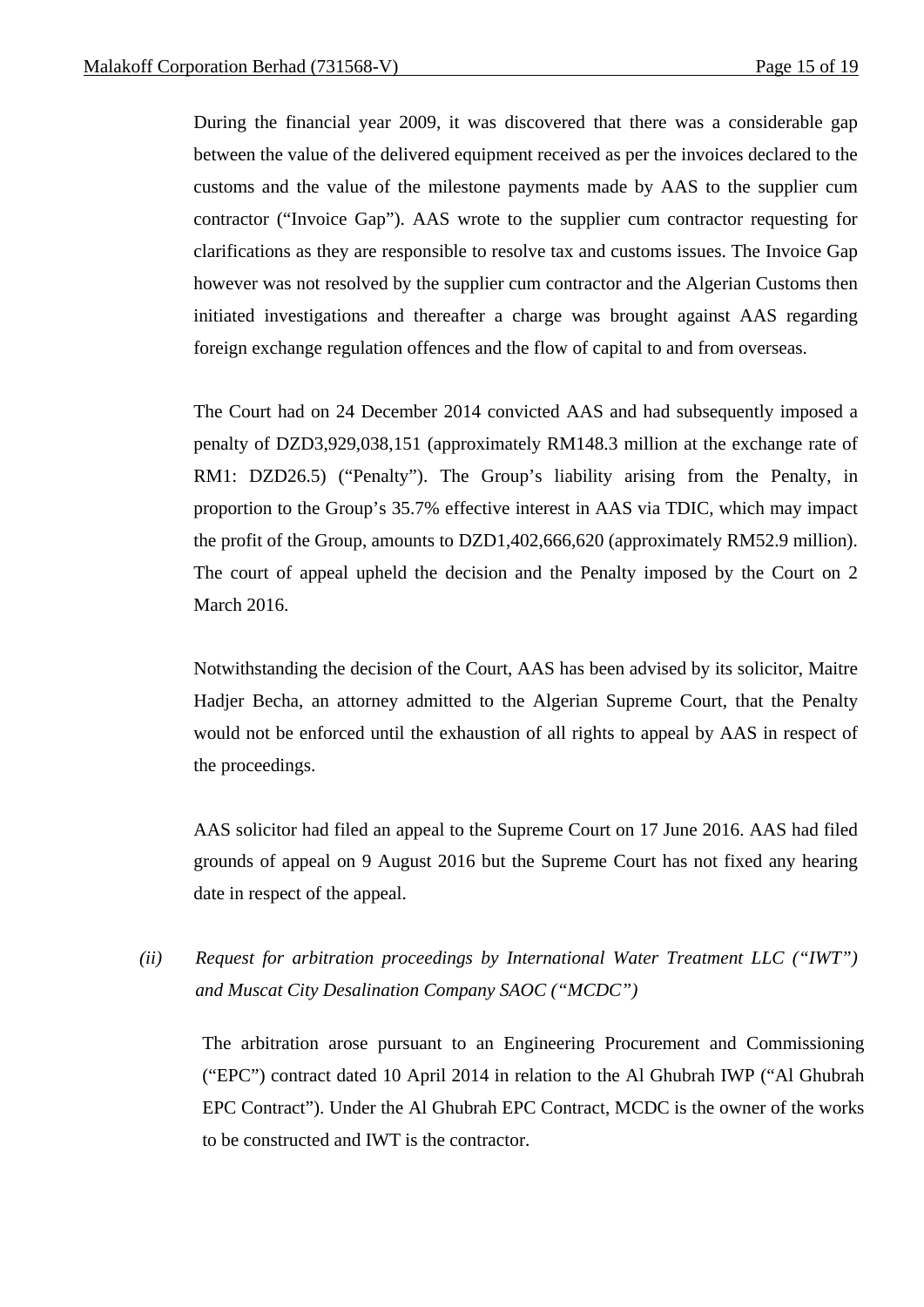The arbitration commenced on 2 October 2014, when IWT filed a request for arbitration with the London Court of International Arbitration ("LCIA"), alleging the following claims:

- i) IWT has sought to challenge the delay liquidated damages clause under the Al Ghubrah EPC Contract ("LD Clause") on the bases that it is a "penalty", and is therefore unenforceable; and
- ii) failing MCDC's ability to provide IWT with an extension of time, IWT is entitled to complete within a reasonable period of time.

However, IWT has failed to particularise the grounds on which its claims are based in the arbitration. MCDC has filed a response to request for arbitration on 30 October 2014, defending its position as to the enforceability of the LD Clause and has required IWT to further particularise its claims. A tribunal was appointed by the LCIA on 13 February 2015 and a procedural hearing took place on 14 May 2015. A revised procedural timetable for the arbitration has been agreed and the main evidential hearing had been conducted from 24 April 2016 – 27 April 2016. The tribunal had further directed parties to submit closing statement by 12 May 2016 and reply to the closing statement by 23 May 2016, if any. The hearing had been completed on 27 April 2016 and parties had complied with the directions given by tribunal on submission of written closing. MCDC had received the final award of the above arbitration ("Award") on 9 November 2016 which is in favour of MCDC whereby the arbitration tribunal have made the following award:

- a) IWT's claim for a declaration that time is at large, that the liquidated damages provision pursuant to the Al Ghubrah EPC Contract are a penalty, and that IWT is entitled to repayment of liquidated damages are all dismissed;
- b) IWT has been ordered to pay MCDC's costs of the arbitration together with the tribunals costs with interest calculated from the date of the award until date of payment; and
- c) All other claims are dismissed accordingly.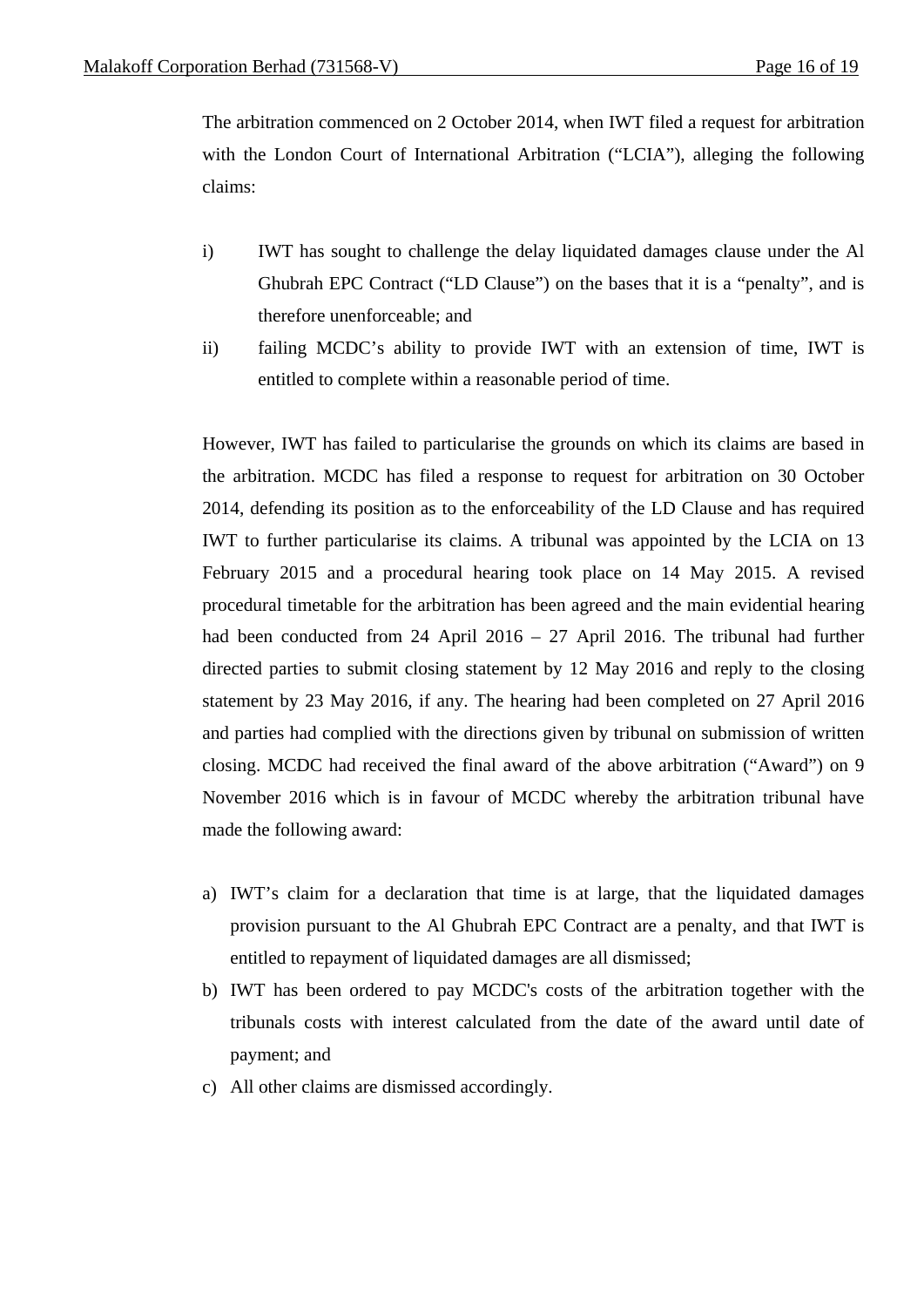*(iii) Litigation action initiated by Tanjung Bin Power Sdn Bhd ("TBP") against IHI Corporation Japan, ISHI Power Sdn Bhd and IHI Power Systems (M) Sdn Bhd* 

TBP, a subsidiary of the Malakoff Corporation Berhad, commenced proceeding before the Malaysia High Court on 2 December 2015 against the following three (3) Defendants:

- IHI Corporation Japan ("IHI")
- ISHI Power Sdn. Bhd. ("ISHI")
- IHI Power Systems (M) Sdn. Bhd. ("IPSM")

The total amount claimed is RM782,023,406 (excluding interest and costs) under 8 different heads. TBP is seeking damages from IHI, ISHI and IPSM for breaches of the duty of care, which they individually and/or collectively owed to TBP.

The claims against the separate Defendants are made under separate heads and the amounts claimed vary. The total amount claimed, though quantified as above, is estimated and therefore subject to change.

The claims includes relief sought from the court for TBP's loss and damage, including the costs of repairs and replacement, and economic losses such as in relation to available capacity payments and daily utilisation payments. TBP has also claimed for interest as well as costs.

The Defendants have entered appearances and their respective defenses. They have also each filed an application to strike out the actions against TBP. The matter came up for hearing of the striking out application on 22 July 2016. However, the court adjourned the hearing to 22 August 2016 whereby the court had dismissed Defendants' application to strike out the suit filed by TBP. The main suit is now fixed for full trial commencing from 5 December 2016.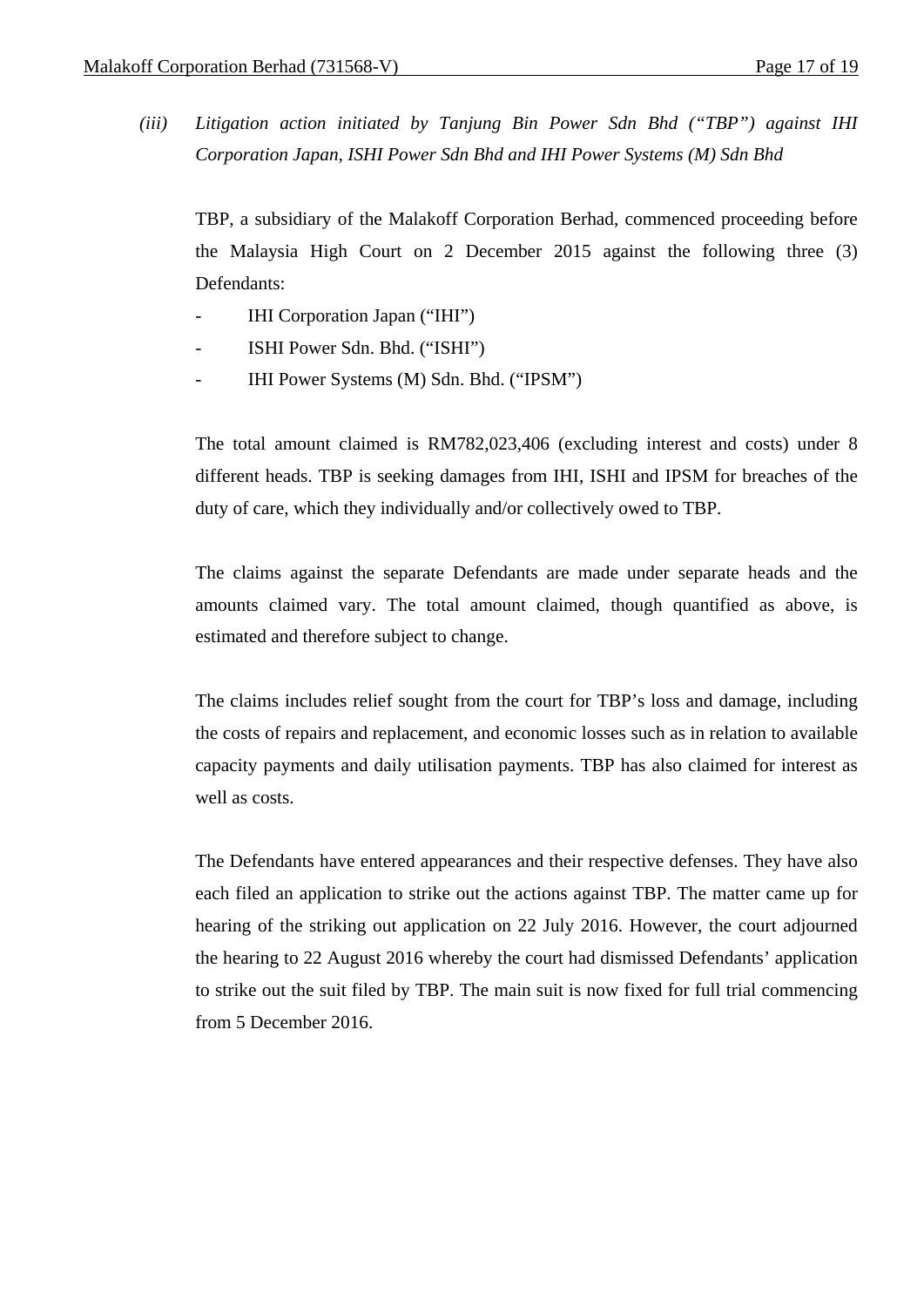# **25. Dividend Payable**

No dividend has been recommended by the Directors in respect of the current quarter ended 30 September 2016.

In the corresponding quarter ended 30 September 2015, the Directors recommended a single-tier interim dividend of approximately 2 sen per ordinary share on 5,000,000,000 ordinary shares on RM0.10 each totalling RM100,000,000 in respect of the financial year ending 31 December 2015. The dividend was paid on 28 December 2015.

# **26. Earnings per ordinary share**

Basic Earnings per Ordinary Share

|                                                                               | 3 months<br>ended<br>30.09.16 | 3 months<br>ended<br>30.09.15 | <b>Cumulative</b><br>9 months<br>ended<br>30.09.16 | <b>Cumulative</b><br>9 months<br>ended<br>30.09.15 |
|-------------------------------------------------------------------------------|-------------------------------|-------------------------------|----------------------------------------------------|----------------------------------------------------|
| Profit for the period<br>attributable to owners<br>of the Company<br>(RM'mil) | 51.5                          | 156.0                         | 265.2                                              | 346.2                                              |
| Weighted average<br>number of ordinary<br>shares ('mil)                       | 5,000.0                       | 5,000.0                       | 5,000.0                                            | 4,376.4                                            |
| Basic earnings per<br>ordinary share (sen)                                    | 1.03                          | 3.12                          | 5.30                                               | 7.91                                               |
| Diluted Earnings per Ordinary Share                                           |                               |                               |                                                    |                                                    |
| Profit for the period<br>attributable to owners<br>of the Company<br>(RM'mil) | 51.5                          | 156.0                         | 265.2                                              | 346.2                                              |
| Weighted average<br>number of ordinary<br>shares ('mil)                       | 5,000.0                       | 5,000.0                       | 5,000.0                                            | 4,514.7                                            |
| Diluted earnings per<br>ordinary share (sen)                                  | 1.03                          | 3.12                          | 5.30                                               | 7.67                                               |